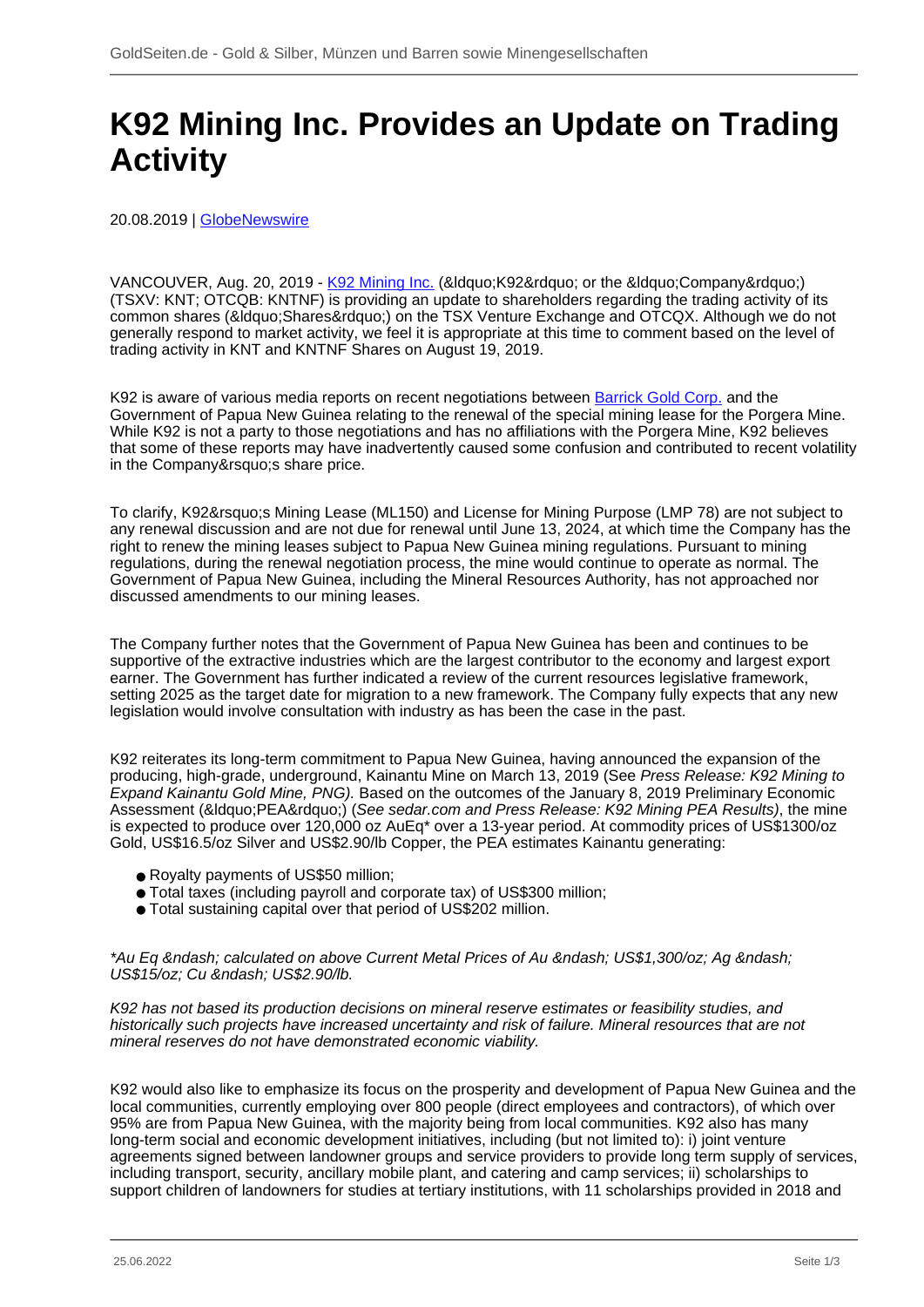over 50 provided in 2019, and; iii) numerous infrastructure and service development programs.

Lastly, K92 continues to invest in exploration to extend the mine life of Kainantu and further develop the resource potential regionally. There are currently six drill rigs operating on our ~405km<sup>2</sup> land package and our intention is to continue to increase the quantity of drill rigs.

## Qualified Person

K92 mine geology manager and mine exploration manager, Andrew Kohler, PGeo, a qualified person under the meaning of Canadian National Instrument 43-101 – Standards of Disclosure for Mineral Projects, has reviewed and is responsible for the technical content of this news release. Data verification by Mr. Kohler includes significant time onsite reviewing drill core, face sampling, underground workings, and discussing work programs and results with geology and mining personnel.

For further information regarding the Kainantu gold mine, please refer to the technical report dated January 8, 2019, and entitled, "Independent Technical Report, Mineral Resource Estimate Update and Preliminary Economic Assessment of Kora North and Kora Gold Deposits, Kainantu Project, Papua New Guinea," available on SEDAR.

On Behalf of the Company,

John Lewins, Chief Executive Officer and Director

For further information, please contact David Medilek at +1-604-687-7130.

NEITHER TSX VENTURE EXCHANGE NOR ITS REGULATION SERVICES PROVIDER (AS THAT TERM IS DEFINED IN POLICIES OF THE TSX VENTURE EXCHANGE) ACCEPTS RESPONSIBILITY FOR THE ADEQUACY OR ACCURACY OF THIS RELEASE.

CAUTIONARY STATEMENT REGARDING FORWARD-LOOKING INFORMATION: This news release includes certain &Idquo:forward-looking statements&rdquo: under applicable Canadian securities legislation. Forward-looking statements are necessarily based upon a number of estimates and assumptions that, while considered reasonable, are subject to known and unknown risks, uncertainties, and other factors which may cause the actual results and future events to differ materially from those expressed or implied by such forward-looking statements. All statements that address future plans, activities, events, or developments that the Company believes, expects or anticipates will or may occur are forward-looking information, including statements regarding the realization of the preliminary economic analysis for the Kainantu Project, expectations of future cash flows, the planned plant expansion, renewal of the Company' s mining leases, production results, cost of sales, sales of production, potential expansion of resources and the generation of further drilling results which may or may not occur. Forward-looking statements and information contained herein are based on certain factors and assumptions regarding, among other things, the market price of the Company' s securities, metal prices, exchange rates, taxation, the estimation, timing and amount of future exploration and development, capital and operating costs, the availability of financing, the receipt of regulatory approvals, environmental risks, title disputes, failure of plant, equipment or processes to operate as anticipated, accidents, labour disputes, claims and limitations on insurance coverage and other risks of the mining industry, changes in national and local government regulation of mining operations in Papua New Guinea, and regulations and other matters. There can be no assurance that such statements will prove to be accurate, as actual results and future events could differ materially from those anticipated in such statements. Accordingly, readers should not place undue reliance on forward-looking statements. The Company disclaims any intention or obligation to update or revise any forward-looking statements, whether as a result of new information, future events or otherwise, except as required by law.